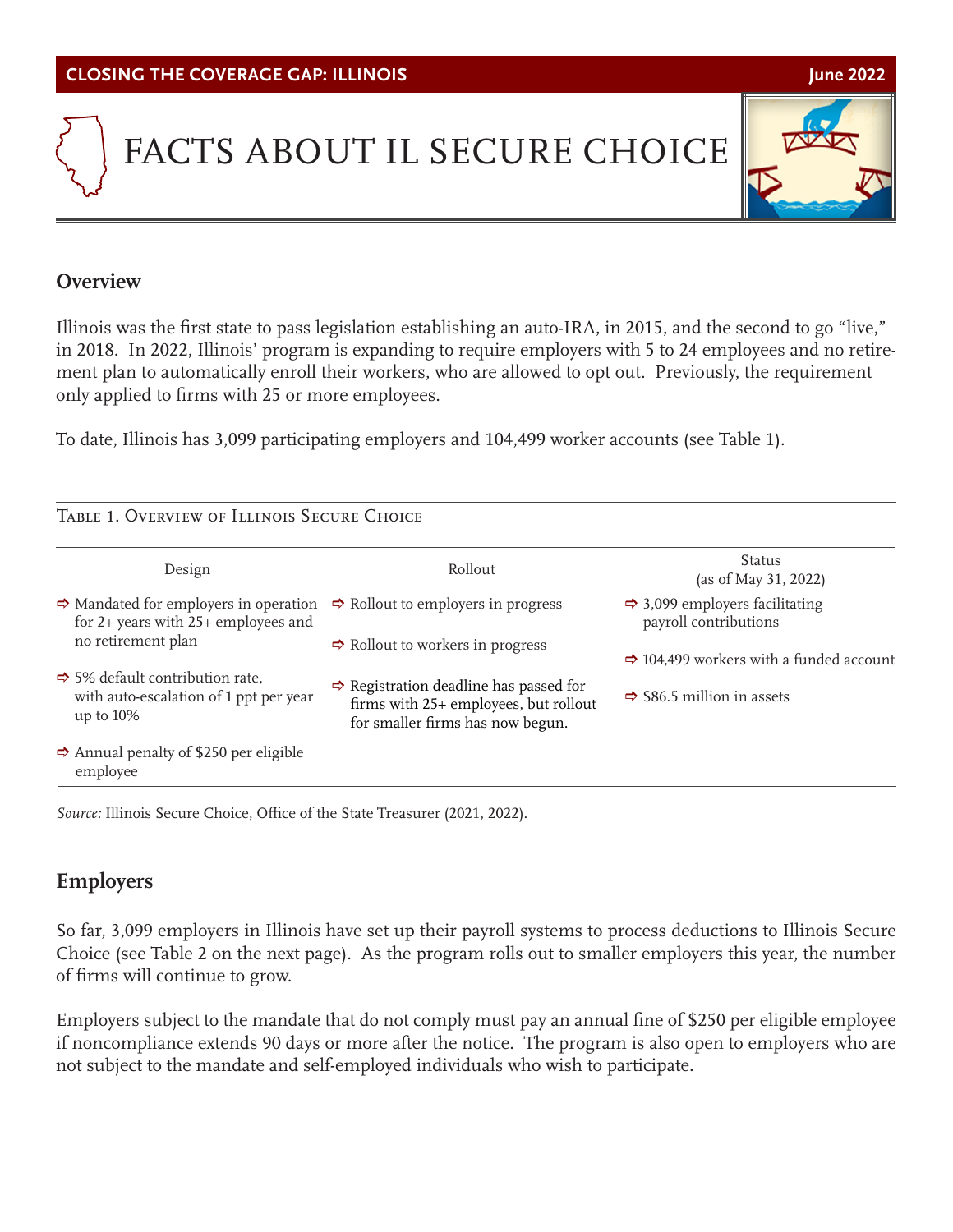#### Table 2. Number of Illinois Secure Choice Employers with Payroll Set Up

| Period   | Employers |  |
|----------|-----------|--|
| 2021-Q3  | 2,868     |  |
| 2021-Q4  | 2,973     |  |
| 2022-Q1  | 3,077     |  |
| 2022-May | 3,099     |  |

*Source:* Illinois Secure Choice performance dashboards, Office of the State Treasurer (2021, 2022).

### **Employees**

To date, the number of employees with assets in Illinois Secure Choice has reached 104,499. Given the very early stage of the program, average account balances are modest. Contributions made in the first 90 days are invested in a money market fund; after that point, the account balance and future contributions are defaulted into a target-date fund. As of the most recent month, 33 percent of eligible workers chose to opt out of participating (see Table 3).

Table 3. Selected Illinois Secure Choice Employee **OUTCOMES** 

| Period   | Number of accounts<br>(with balances) | Average account<br>balance | Reported<br>opt-out rate <sup>a</sup> |
|----------|---------------------------------------|----------------------------|---------------------------------------|
| 2021-Q3  | 94,326                                | \$781                      | 34%                                   |
| 2021-Q4  | 99,082                                | 857                        | 33                                    |
| 2022-Q1  | 102,664                               | 850                        | 33                                    |
| 2022-May | 104,499                               | 828                        | 33                                    |

a The participation rate is not necessarily equal to one minus the opt-out rate. For more discussion on participation rates, see **Quinby et al. (2019)**. *Source:* Illinois Secure Choice performance dashboards, Office of the State Treasurer (2021, 2022).

#### **Assets**

The program, which is intended to eventually become financially self-sufficient, had assets under management of \$86.5 million by the end of May 2022 (see Table 4 on the next page). To pay for its operating costs, Illinois Secure Choice charges an annual fee of 0.75 percent on program assets.